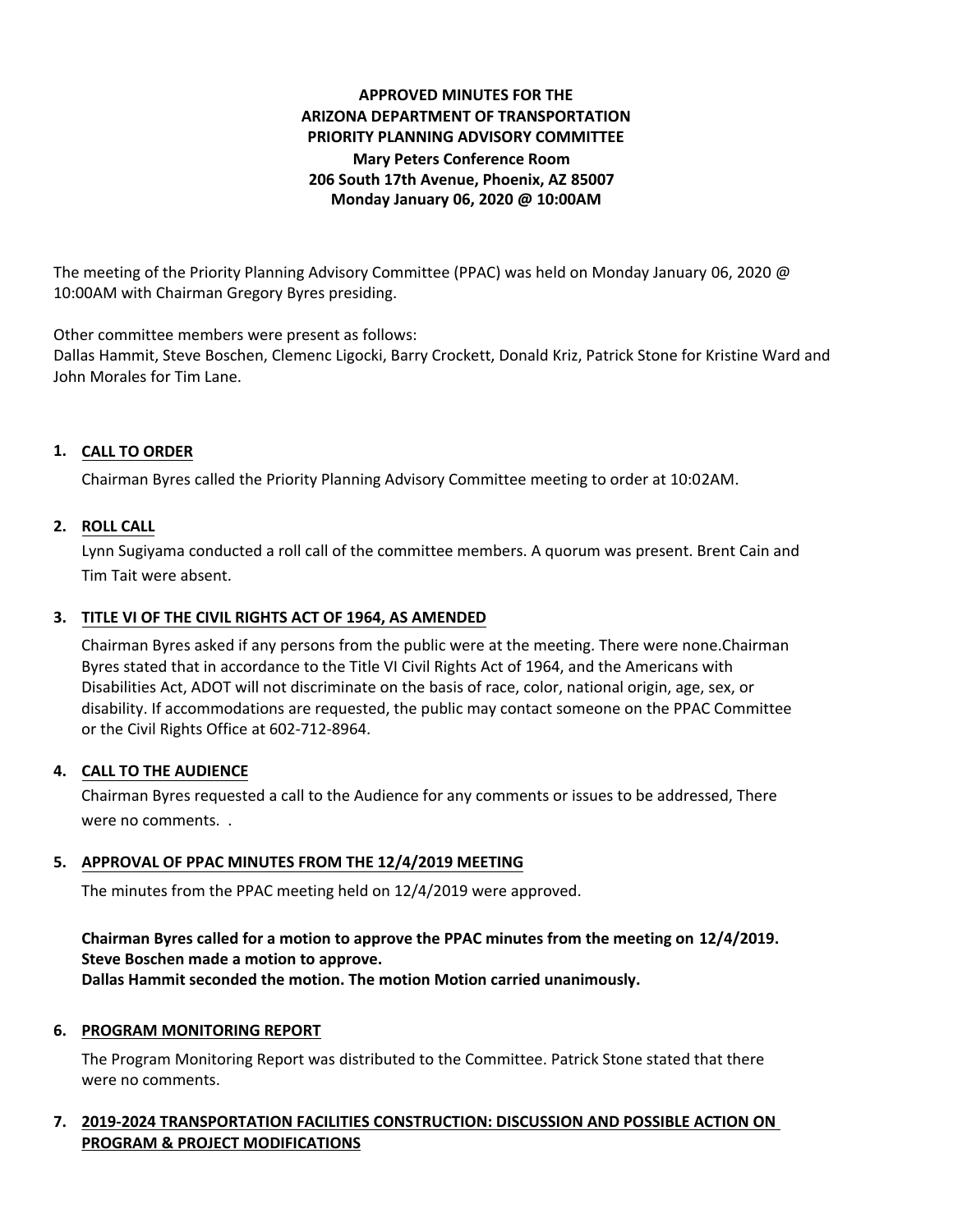## 2020-2024 TRANSPORTATION FACILITIES CONSTRUCTION: DISCUSSION AND POSSIBLE ACTION ON PROGRAM & PROJECT MODIFICATIONS

| $7-1$ | Route & MP:                | $1-15 \omega \text{MP } 9.0$ |
|-------|----------------------------|------------------------------|
|       | <b>Project Name:</b>       | VIRGIN RIVER BRIDGE NO 1     |
|       | <b>Type of Work:</b>       | CONSTRUCT BRIDGE REPLACEMENT |
|       | County:                    | Mohave                       |
|       | District:                  | Northcentral                 |
|       | Schedule:                  |                              |
|       | <b>Project:</b>            | H876001D TIP#: 10219         |
|       | <b>Project Manager:</b>    | Jennifer Acuna               |
|       | <b>Program Amount:</b>     | \$4,989,000                  |
|       | <b>New Program Amount:</b> | \$5,306,000                  |
|       | <b>Requested Action:</b>   | Increase design budget.      |

**Item 7-1 was presented by: Jennifer Acuna Chairman called for a motion to approve Item 7-1. Steve Boschen made the motion to approve. Dallas Hammit seconded the motion. Motion carried unanimously**

| $7 - 2$ | Route & MP:                | $1-17$ @ MP 252              |
|---------|----------------------------|------------------------------|
|         | <b>Project Name:</b>       | Sunset Point - Flagstaff     |
|         | Type of Work:              | <b>ITS Infrastructure</b>    |
|         | County:                    | Yavapai                      |
|         | District:                  | Northcentral                 |
|         | Schedule:                  |                              |
|         | Project:                   | F031201D TIP#: 101652        |
|         | <b>Project Manager:</b>    | Rashidul Haque               |
|         | <b>Program Amount:</b>     | \$0                          |
|         | <b>New Program Amount:</b> | \$400,000                    |
|         | <b>Requested Action:</b>   | <b>Establish New Project</b> |

**Item 7-2 was presented by: Madhav Mundle Chairman called for a motion to approve Item 7-2. Dallas Hammit made the motion to approve. Patrick Stone seconded the motion. Motion carried unanimously Discussion followed that the map for the project is incorrectly identified on I-7. It should be I-17. The map will be revised.**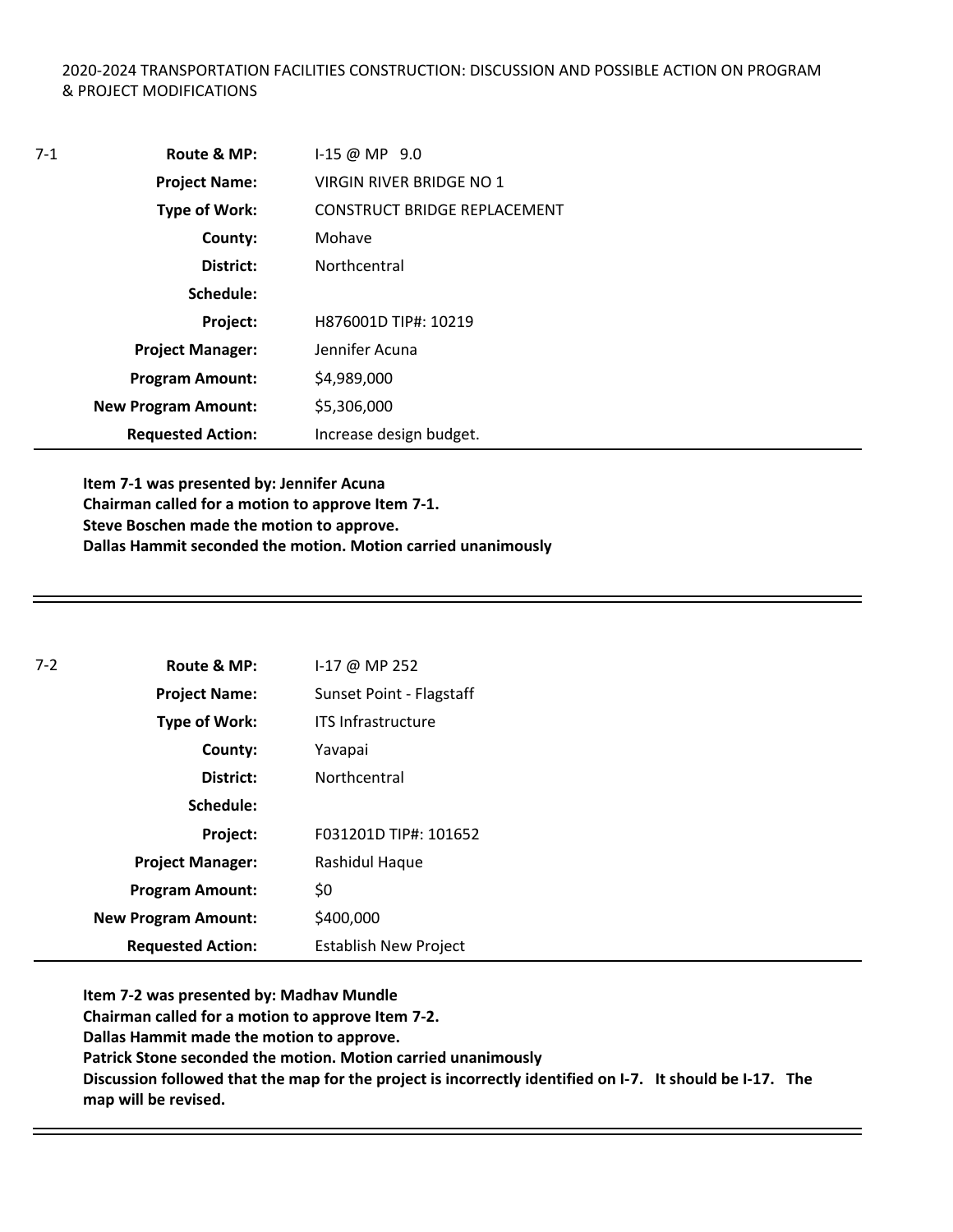|  | Route & MP:                | Statewide                    |
|--|----------------------------|------------------------------|
|  | <b>Project Name:</b>       | NHI AND LTAP TRAINING - FY20 |
|  | <b>Type of Work:</b>       | <b>WORKFORCE DEVELOPMENT</b> |
|  | County:                    | Statewide                    |
|  | District:                  | Statewide                    |
|  | Schedule:                  |                              |
|  | Project:                   | M714501X TIP#: 101651        |
|  | <b>Project Manager:</b>    | Rebecca Mayher               |
|  | <b>Program Amount:</b>     | \$0                          |
|  | <b>New Program Amount:</b> | \$286,000                    |
|  | <b>Requested Action:</b>   | Establish new project.       |

**Item 7-3 was presented by: Rebecca Mayher Chairman called for a motion to approve Item 7-3. Dallas Hammit made the motion to approve. Patrick Stone seconded the motion. Motion carried unanimously Discussion followed that the PRB Form for the project needs to be corrected. The form will be revised.** 

| $7 - 4$ | Route & MP:                | I-19 @ MP 46.0                    |
|---------|----------------------------|-----------------------------------|
|         | <b>Project Name:</b>       | <b>HELMET PEAK TI UP</b>          |
|         | <b>Type of Work:</b>       | <b>BRIDGE DECK REHABILITATION</b> |
|         | County:                    | Pima                              |
|         | District:                  | Southcentral                      |
|         | Schedule:                  | FY 2020                           |
|         | Project:                   | F013801C TIP#: 8368               |
|         | <b>Project Manager:</b>    | <b>Thomas Oreilly</b>             |
|         | <b>Program Amount:</b>     | \$3,100,000                       |
|         | <b>New Program Amount:</b> | \$3,640,000                       |
|         | <b>Requested Action:</b>   | Increase budget.                  |

**Item 7-4 was presented by: Thomas Oreilly Chairman called for a motion to approve Item 7-4. Steve Boschen made the motion to approve. Dallas Hammit seconded the motion. Motion carried unanimously**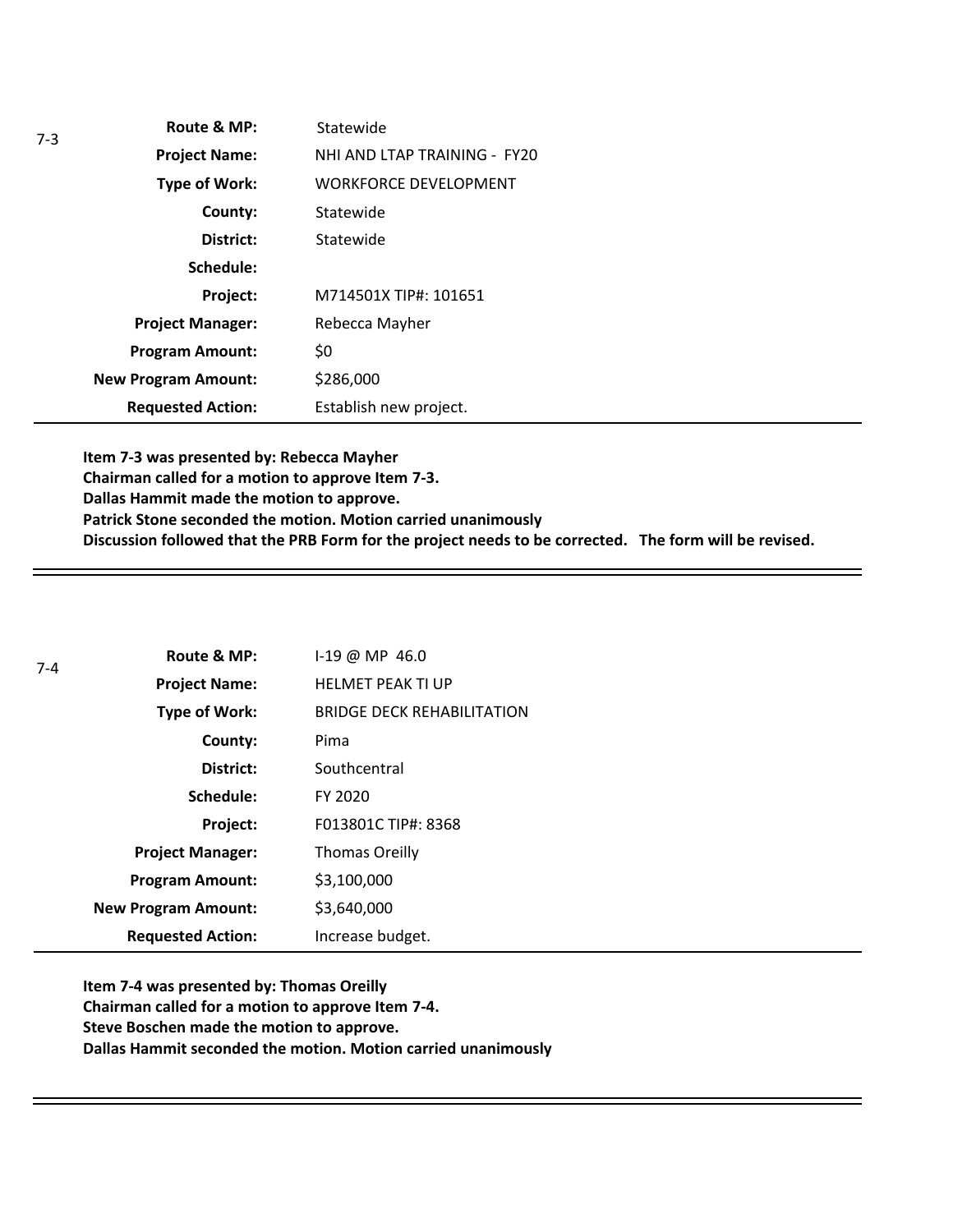8-1. AIRPORT NAME: Buckeye Municipal GRANT MANAGER: Lisa Yahraus

REQUESTED ACTION: New Project to Rehabilitate Taxiway (Phase I)

**Item 8-1 was presented by: Lisa Yahraus Chairman called for a motion to approve Item 8-1. Dallas Hammit made the motion to approve. Barry Crockett seconded the motion. Motion carried unanimously**